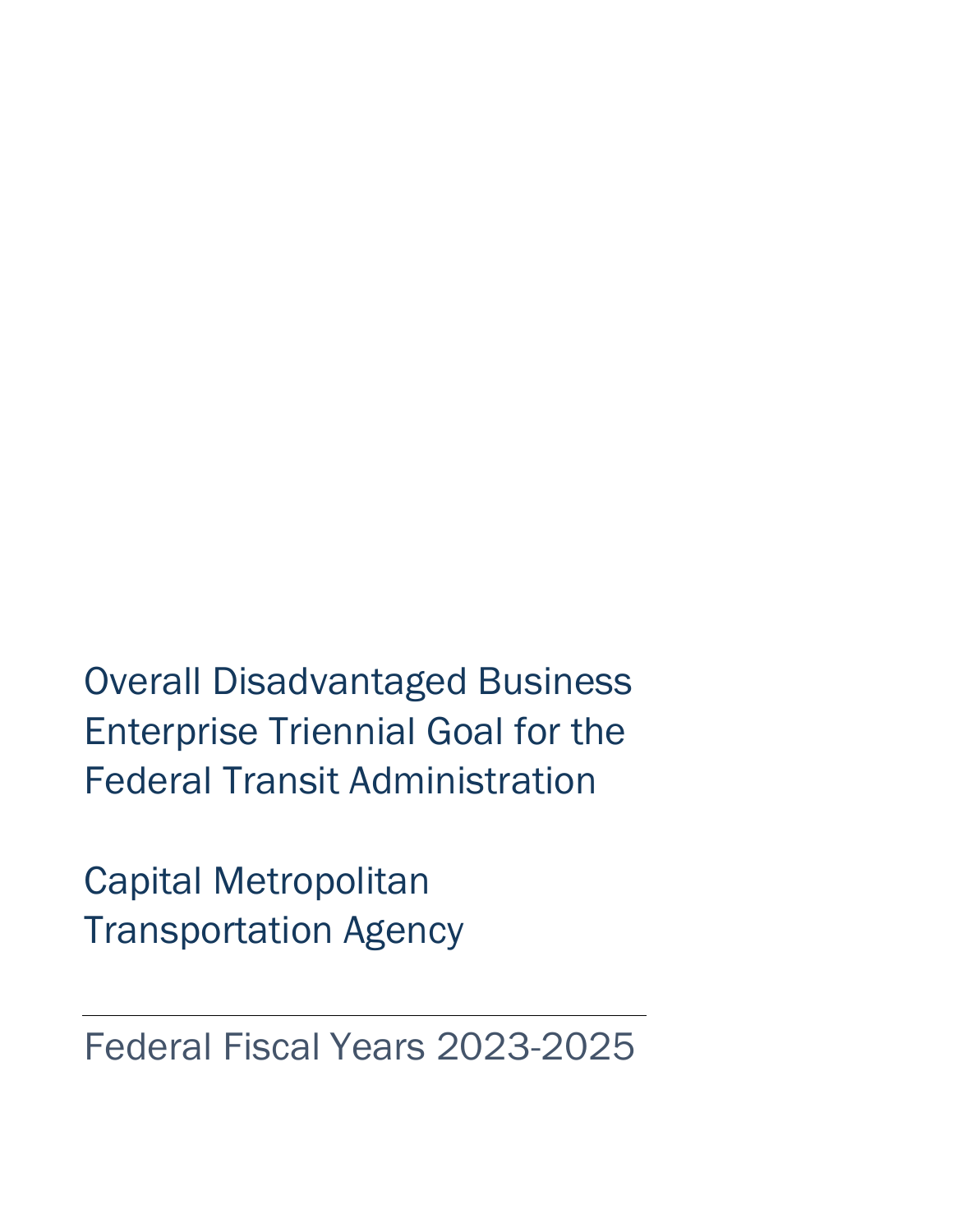# **I. Summary**

The Capital Metropolitan Transportation Authority ("Cap Metro"), a public transportation provider located in Austin, Texas, submits this report on its Disadvantaged Business Enterprise ("DBE") triennial goal and the methods used to calculate it, to the United States Department of Transportation's ("USDOT" or "DOT") Federal Transit Administration ("FTA") for review in accordance with §26.45 of Title 49 C.F.R. Part 26 ("Part 26") and USDOT guidance.<sup>1</sup> Since Cap Metro anticipates awarding prime contracts that equal or exceed the cumulative amount of \$250,000.00 in the forthcoming Federal Fiscal Years ("FFYs"), it must establish an overall triennial DBE goal for FTA assisted contracts.2 This submission covers FFYs 2023-2025 and establishes an overall DBE goal of 22.5%. Cap Metro plans to achieve its goal using 10% race-neutral measures and a remainder of 12.5% race-conscious measures.

Cap Metro's goal methodology follows Part 26's two step goal setting process:

- 1. Establishing the base figure for the relative availability of DBEs to perform the work intended to be let within the local marketplace.
- 2. Adjusting the base figure as a result of available data.

Cap Metro commissioned an Availability Study ("Study") from Colette Holt & Associates ("CHA"), a firm comprised of legal counsel and highly qualified social science research professionals, economists, and statistical analysts, attached as Exhibit A. As detailed below, CHA determined the base figure of availability and provided the most refined and best data relevant to determine whether to adjust the base figure. The data and results are discussed below.

For this goal submission, Cap Metro used data provided in the Availability Study performed by CHA. Under §26.45(c) of Part 26, an FTA recipient may use a "percentage figure derived from data in a valid, applicable disparity study" to establish its base figure under Step One. The Study analyzed Cap Metro's FTA funded contracts.3 The highly detailed unweighted availability estimate serves as the starting point for setting narrowly tailored contract goals that reflect the percentage of available DBEs as a percentage of the total pool of available firms. The Study finds that minorities and women continue to suffer discriminatory barriers to full and fair access to, and participation in, contracts and associated subcontracts in Cap Metro's market area.

Cap Metro anticipates that the types, sizes, and locations of FTA funded contracts that it expects to award in the future will be similar to the FTA funded contracts that it awarded during the disparity study period. It therefore is relying on the availability results of the Study.4

## **II. Step One Base Figure**

Step One calls for the calculation of a base figure reflecting the relative availability of DBEs in Cap Metro's local marketplace to perform the work intended to be awarded. This entails determining the percentage of DBEs, including potential DBEs, represented among all firms (DBEs and non-DBEs), that are ready, willing, and able to compete for Cap Metro's FTA assisted contracts.

The Study analyzed Cap Metro FTA funded contracts for October 1, 2016, through June 30, 2021. The Study determined the agency's geographic market area to be the three primary counties of the

<sup>&</sup>lt;sup>1</sup> United States Department of Transportation, "Tips for Goal Setting in the Disadvantaged Business Enterprise (DBE) Program", http://www.osdbu.dot.gov/DBEProgram/tips.cfm.

<sup>249</sup> C.F.R. §26.45.

<sup>3</sup>The Availability Study was conducted in conformance with the *Guidelines for Conducting a Disparity and Availability Study for the Federal DBE Program*, Transportation Research Board of the National Academy of Sciences, NCHRP Report, Issue No. 644, 2010, 50-51 *(National Disparity Study Guidelines*).

<sup>4</sup>The *DOT Tips* require that Cap Metro use the most refined and transparent data available in its marketplace and filter out businesses that are not relevant to calculations. The CHA Study contains refined quantitative and qualitative data analyzed by social science research professionals.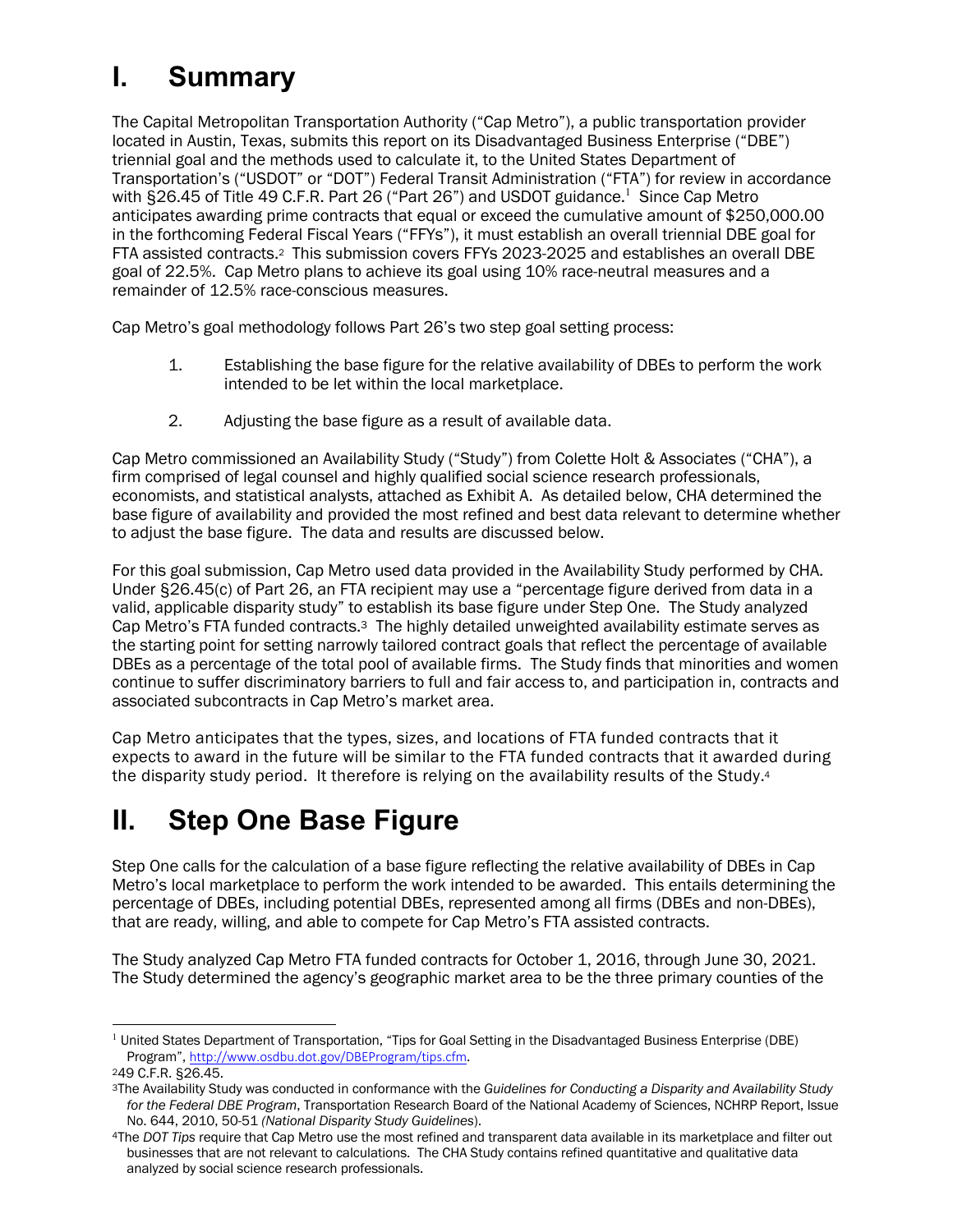Austin metropolitan area: Travis, Hays, and Williamson. The agency utilized 32 NAICS codes in this geographic market.

The Study next estimated the availability of DBEs in Cap Metro's market area. CHA applied the "custom census" approach, with refinements, to estimating availability. The overall, weighted DBE availability was determined to be 27.5%. Therefore, Cap Metro is using 27.5% as the base figure for its overall DBE goal.

Since the United States Congress has already determined that discrimination operates in the market for federally funded transportation-related contracts,5 local governments not subject to the jurisdiction of the Ninth Circuit Court of Appeals do not perform a disparity analysis on USDOT funded contracts. Under Part 26, all that is required is an availability analysis.6

## **III. Step Two Adjustments to the Step One Base Figure**

Once the base figure has been calculated, Cap Metro must examine all of the evidence available in its jurisdiction to determine if an adjustment is necessary to reflect the level of DBE participation expected absent the effects of discrimination. DOT recipients are not required to make this adjustment. However, they are required to explain why an adjustment was not made.

Included among the types of evidence that must be considered are the current capacity of DBEs to perform work on Cap Metro's federally assisted contracts, as measured by the volume of work DBEs performed in recent years, and evidence from disparity studies conducted anywhere within Cap Metro's jurisdiction, to the extent not already accounted for in the base figure. If available, Cap Metro also must consider available evidence from related fields that affect the opportunities for DBEs to form, grow and compete, including statistical disparities in the ability of DBEs to obtain the financing, bonding and insurance required to participate in the USDOT DBE Program, and data on employment, self-employment, education, training, and union apprenticeship programs, to the extent relevant to the opportunities for DBEs to perform in the Program. Part 26, §26.45(d)(3), and the *DOT Tips* caution that any adjustment to the base figure to account for the continuing effects of past discrimination or the effects of an ongoing DBE program must be based on "demonstrable evidence that is logically and directly related to the effect for which the adjustment is sought."

### **A. Capital Metro's Past DBE Utilization**

As part of its Step Two analysis, Cap Metro considered the current capacity of DBEs to perform work on its FTA assisted projects, as measured by the amount of work performed by certified DBEs on FTA funded contracts over the past five years.

| <b>FFY</b> | <b>DBE Goal Achieved</b> |  |
|------------|--------------------------|--|
| 2017       | 9%                       |  |
| 2018       | 21%                      |  |
| 2019       | 15%                      |  |
| 2020       | 17%                      |  |
| 2021       | 25%                      |  |

<sup>5</sup> As noted in the preamble to the 1999 rule (Part 26) which remains in effect (subject to updates and corrective amendments), Congress examined a record that included a range of studies, factual material, and extensive evidence of federal transportation discrimination and statistical disparity between the availability of woman-owned and minorityowned businesses in federal transportation contracting.

<sup>6</sup>*See* https://www.transportation.gov/osdbu/disadvantaged-business-enterprise/western-states-paving-company-caseqand-a.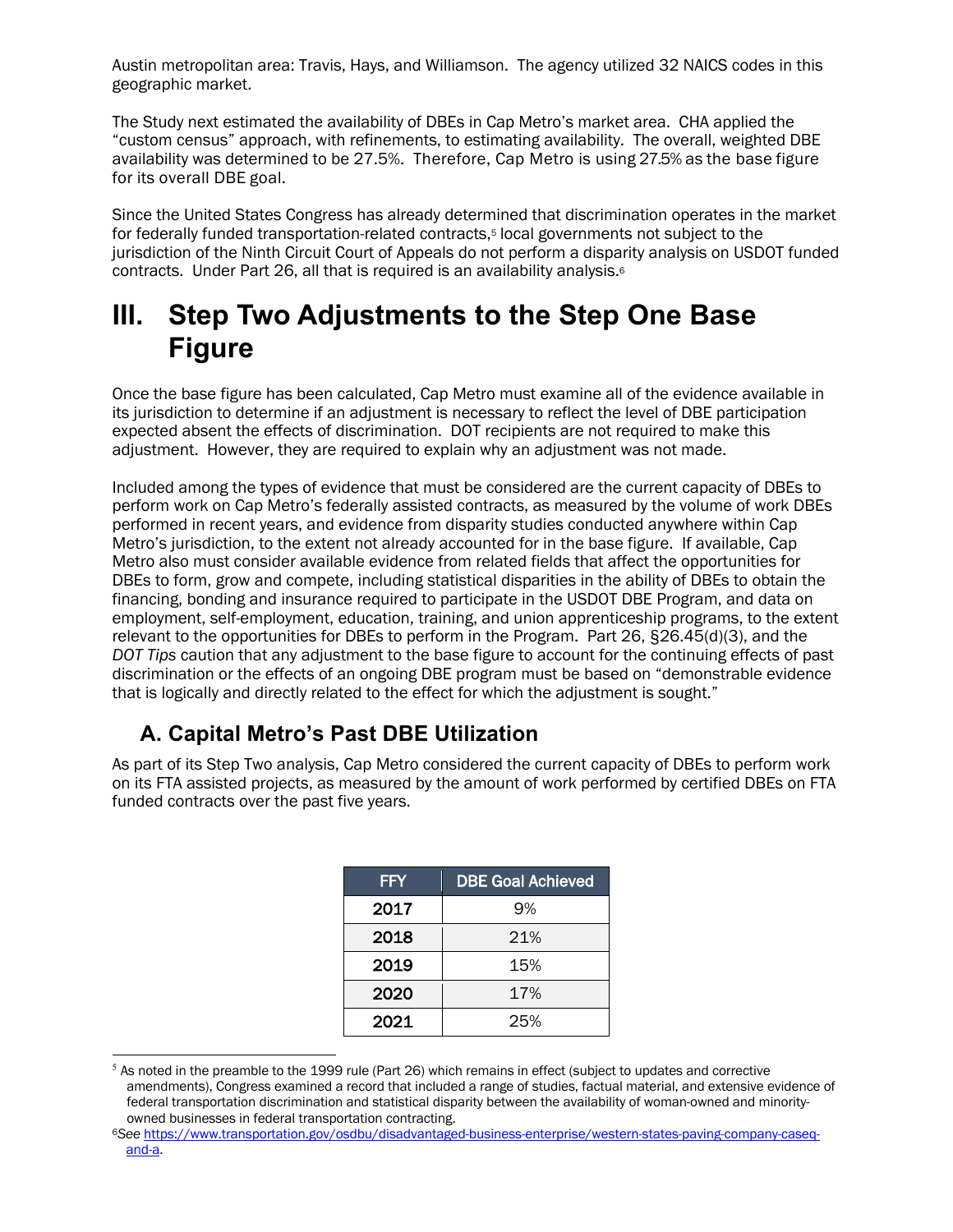The Cap Metro median past DBE participation for FFY 2017 through 2021 is 17%.

#### B. **Evidence from Local Disparity Studies**

The only relevant disparity study performed since Cap Metro's last triennial goal submission was conducted by CHA for the Texas Department of Transportation in 2019. CHA determined the availability of DBEs and minority- and woman-owned business enterprises ("M/WBEs") to be 28.1% for contracts funded by the Federal Highway Administration. The Study also presented quantitative and qualitative data concerning the experiences of M/WBEs in obtaining FHWA assisted contracts and associated contracts, as well as evidence of disparities in opportunities throughout the wider Texas economy.

While relevant and probative to whether Cap Metro needs to continue to employ race-conscious measures to meet its DBE goal, as well as the types of supportive services and other approaches to level the playing field Cap Metro might consider, there is no methodology to apply the results of another study to adjust Cap Metro's Step One base figure.

#### **C. Step Two Base Figure Final Adjustment**

Following the *DOT Tips*, Cap Metro combined the Step One base figure of 27.5% with its median past DBE participation of 17.0%, for an average of 22.5%. Cap Metro therefore proposes a triennial DBE goal of 22.5% for its FTA funded contracts.

## **IV. Race-Neutral Achievement on Capital Metro's FTA Funded Contracts**

Under §26.51(a), Cap Metro must meet the maximum feasible portion of its overall FTA goal by using race-neutral ("RN") measures to facilitate DBE participation.7 The race-neutral attainment for the past five FFYs is presented in the following table to project the amount of RN participation it expects to achieve in the upcoming three FFYs. As suggested in the *DOT Tips*, Cap Metro used the median race-neutral achievement of 10% as its measure. Cap Metro will establish race-conscious measures and contract goals to meet the balance of the overall goal.8

| <b>Fiscal</b><br>Year | <b>Race-Neutral</b><br><b>Achievement</b> | Race-<br><b>Conscious</b><br><b>Achievement</b> | <b>Overall DBE</b><br>Participation |
|-----------------------|-------------------------------------------|-------------------------------------------------|-------------------------------------|
| 2017                  | 8%                                        | 1%                                              | 9%                                  |
| 2018                  | 14%                                       | 7%                                              | 21%                                 |
| 2019                  | 10%                                       | 5%                                              | 15%                                 |
| 2020                  | 10%                                       | 7%                                              | 17%                                 |
| 2021                  | 11%                                       | 14%                                             | 25%                                 |

Cap Metro also considered the amount by which its past goals were exceeded, as well as any history of its inability to achieve the triennial goal, in determining the race-neutral and race-conscious

<sup>7</sup>Race-neutral measures benefit DBEs and other small businesses. Section 26.51(b) provides a non-exhaustive list of raceneutral means which include, but are not limited to, providing assistance in overcoming limitations such as the inability to obtain bonding or financing; providing technical assistance and other services; implementing a supportive services program to develop and improve immediate and long-term business management, record keeping, and financial capability for DBEs and other small businesses; ensuring distribution of the statewide DBE directory through print and electronic means to the widest, feasible universe of potential prime contractors; and establishing a program to assist new, start-up firms.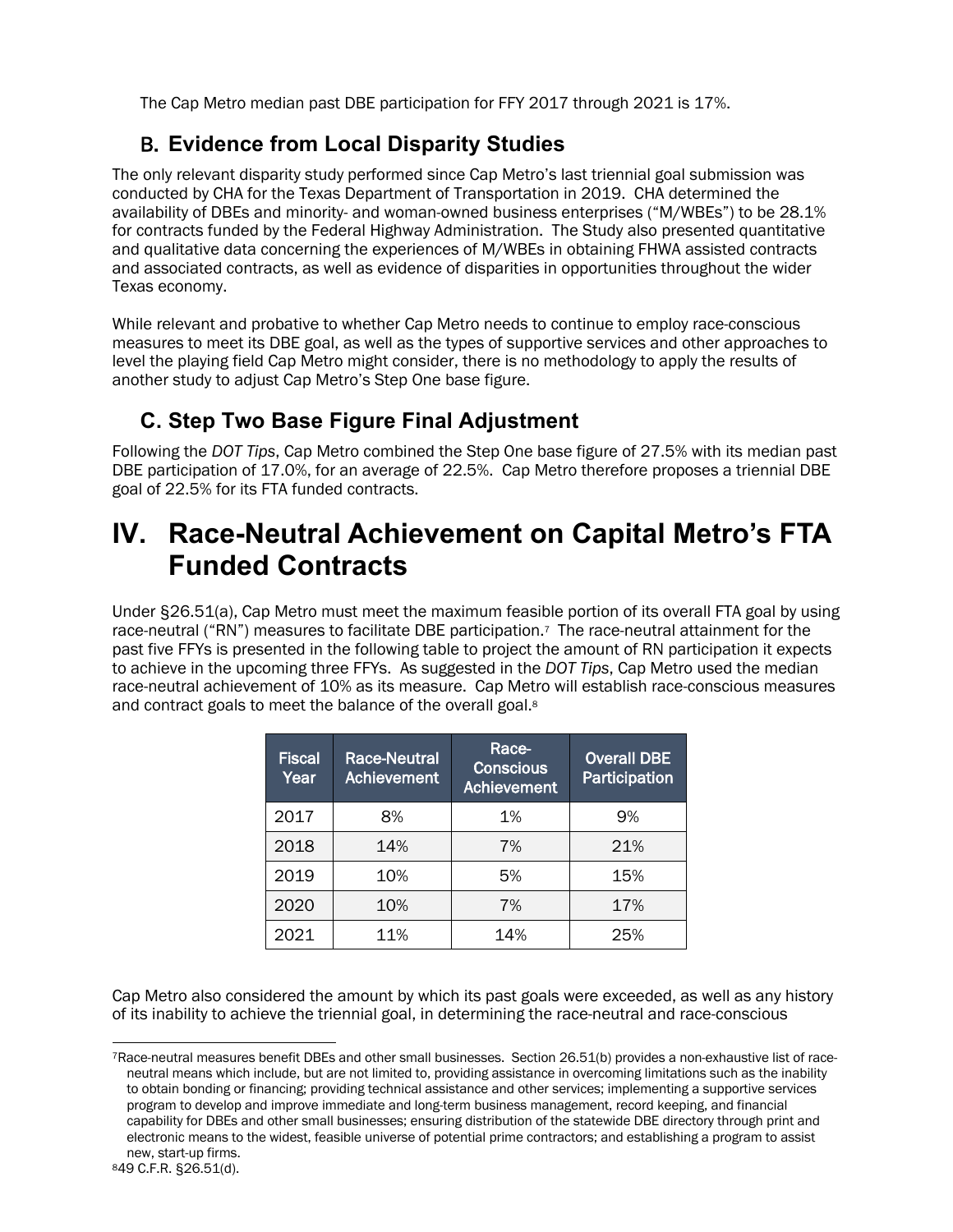proportion consistent with the *DOT Tips*. Specifically, the DOT recommends increasing the raceconscious portion of the annual goal to account for the proportion of previous years' goals that were not met or increasing the race-neutral portion to account for exceeding goals.<sup>9</sup> Given that the agency exceeded its goals for some years but fell short for others, Cap Metro does not propose any further adjustment.

## **V. Race-Neutral Measures Implemented by Capital Metro**

Cap Metro encourages the fullest achievable race-neutral DBE participation and avails itself of an array of outreach, training, and assistance through its Office of Diversity. Cap Metro's Diversity Specialist initiates community outreach programs through agency sponsored workshops, meeting presentations, and participation in events and meetings that enhance utilization of DBEs and increase the visibility of its DBE program.

Cap Metro also takes effective actions through its small business enterprise ("SBE") Program.10 This Program is designed to create opportunities, require competitiveness, and assist SBEs in overcoming potential barriers to participating in contracting opportunities. Cap Metro has established a raceneutral small business set-aside for prime contracts above \$25,000 and under \$50,000. On prime contracts over \$50,000 which do not carry DBE contract goals, Cap Metro requires the prime contractor to provide subcontracting opportunities of a size that small businesses, including DBEs, can reasonably perform, rather than self-performing all the contracted-for work. The SBE Program is administered broadly in an effort to provide full and fair opportunities for equal participation by small businesses, require competitiveness and assist SBEs in overcoming potential barriers to participation in Cap Metro contracting.

Cap Metro also develops new programs and maintains public relations with businesses and other agencies to increase participation with DBE businesses. Outreach and technical assistance are key to enhancing opportunities for small businesses.11 Cap Metro's Business Center web site is used for outreach and upcoming events are posted on the website for easy access.

Cap Metro's DBE staff collaborates with the City of Austin's Small & Minority Resources Department, as well as the Texas Department of Transportation's Disadvantaged Business Enterprise and Small Business Enterprise Section to pool resources and conduct outreach and training.

During the 2021 calendar year, Cap Metro offered a variety of programs and events that impacted its DBE program significantly including:

- Multi-Ethnic Chamber Alliance events
- Project Connect Update
- Capital Metro's COVID-19 Response
- Upcoming Service Change/Challenges to returning "New Normal" (planning)
- Capital Metro's DEI Program and D/SBE Initiatives Capital Metro Public Safety Program
- Austin Insights
- City of Austin Small Business Contracting Forum
- Accelerate D/SBE Networking
- WBC-Southwest Quarterly Outreach event
- Diversity Council Diversity First Awards

<sup>9</sup>*DOT Tips*: IV. Calculating the Race/Gender-Neutral and Race/Gender-Conscious Split; A. Consider the Amount by Which You Exceeded Your Goals in the Past. & F. Consider Past History of Inability to Achieve Goals. (http://www.dot.gov/osdbu/disadvantaged-business-enterprise/tips-goal-setting-disadvantaged-business-enterprise).

<sup>&</sup>lt;sup>10</sup> The Cap Metro SBE program applies to both federally and locally funded projects. The Cap Metro Office of Diversity staff assign small business goals to procurement opportunities as necessary to increase the level of small business participation across all Cap Metro projects.

<sup>11</sup> In determining whether a firm is eligible to compete as a small business, Cap Metro defines small business as any business whose annual gross income averaged the past five years does not exceed the Small Business Administration's size standards as set forth in 13 Code of Federal Regulations, part 121. The SBE element includes a race-neutral small business set-aside for prime contracts above \$25,000 and under \$50,000.00.